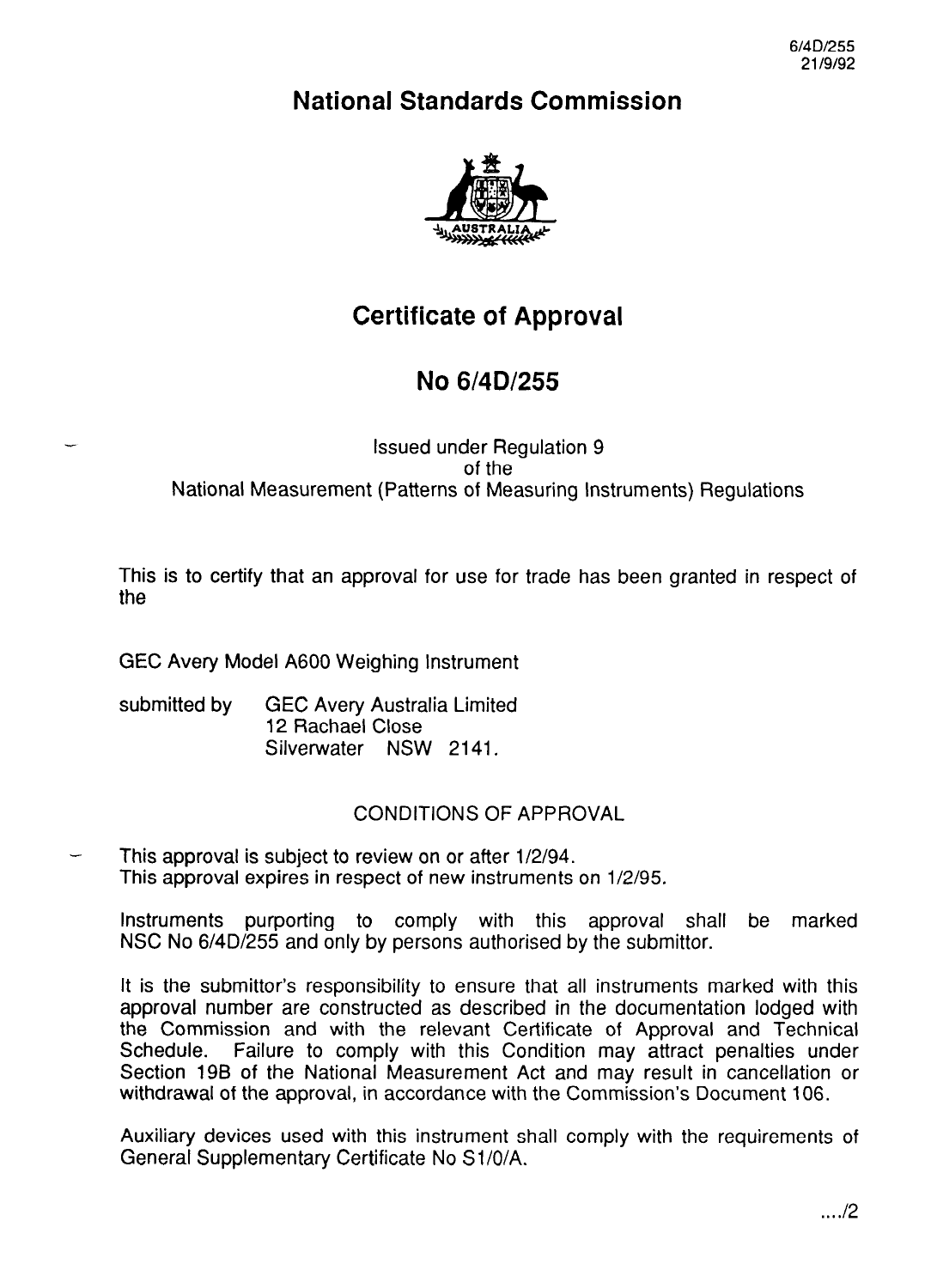Certificate of Approval No 6/4D/255 Page 2

The Commission reserves the right to examine any instrument or component of an instrument purporting to comply with this approval.

## DESCRIPTIVE ADVICE

Pattern: approved 1/2/89

. A GEC Avery model A600 self-indicating price-computing weighing instrument of 7.5 kg capacity with a verification scale interval of 0.005 kg.

Technical Schedule No 6/4D/255 describes the pattern.

Variant: approved 2/4/92

1. Model G202 weighing and counting instrument.

Technical Schedule No 6/4D/255 Variation No 1 describes variant 1.

### FILING ADVICE

Certificate of Approval No 6/4D/255 dated 5/5/89 is superseded by this Certificate and may be destroyed. The documentation for this approval now comprises:

Certificate of Approval No 6/4D/255 dated 21/g/92 Technical Schedule No 6/4D/255 dated 5/5/89 (incl. Test Procedure) Technical Schedule No 6/4D/255 Variation No 1 dated 21/g/92 Figure 1 dated 5/5/89 Figure 2 dated 21/g/92

Signed and sealed by a person authorised under Regulation 9 of the National Measurement (Patterns of Measuring Instruments) Regulations to exercise the powers and functions of the Commission under this Regulation.

J. Birth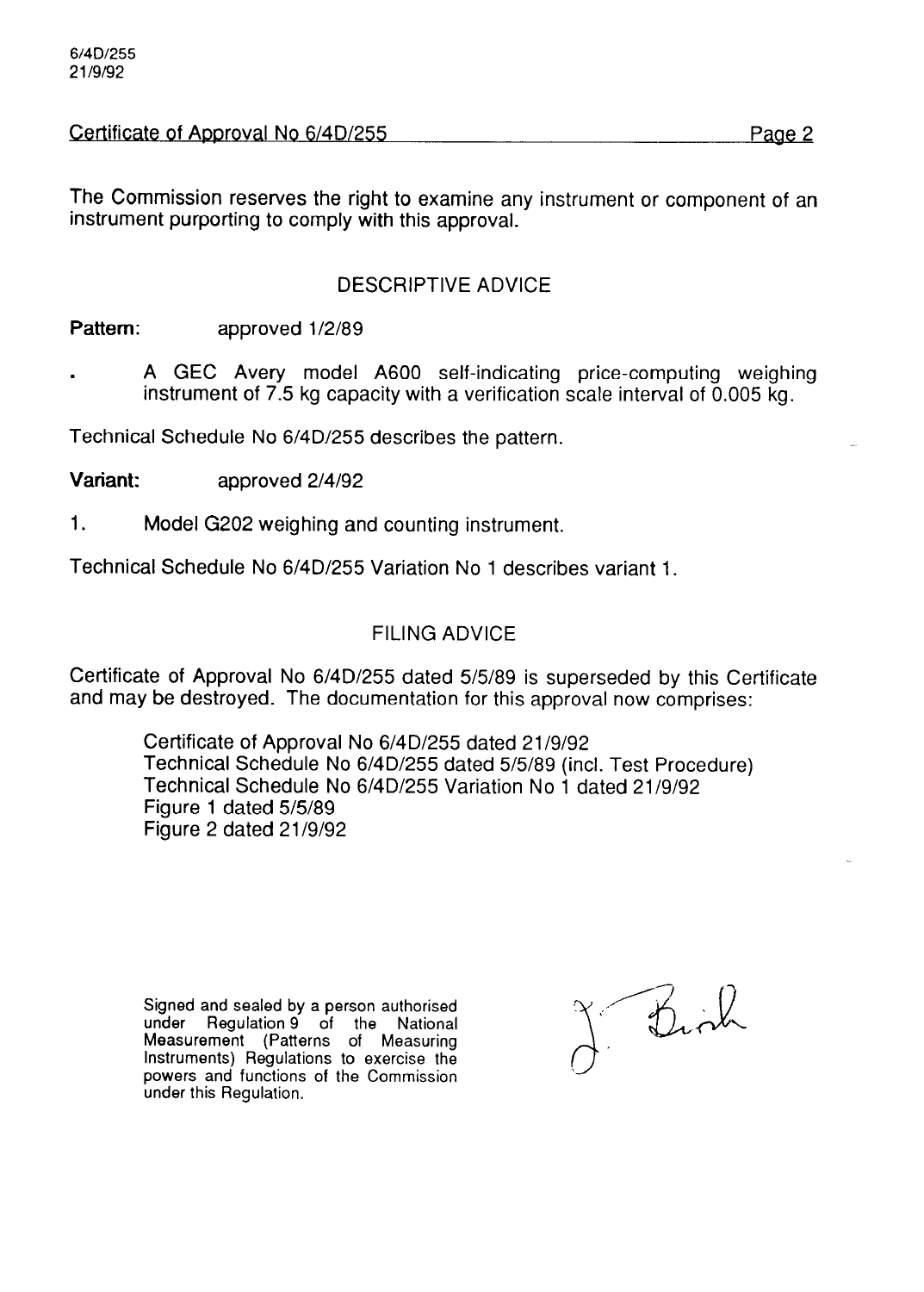

## **NATIONAL STANDARDS C'OMMISSION**

### TECHNICAL SCHEDULE No 6/4D/255

Pattern: Avery Model A600 Welghlna Instrument.

Submittor: Avery Australla Llmlted 3 Birmingham Avenue<br>Villawood NSW 21 Villawood NSW 2163.

### 1. Descrlptlon of Pattern

A self- lndlcatlna price-computlna welahlng Instrument of 7.5 kg capacity With a verltlcatlon scale Interval of 0.005 kg. The Instrument has unlt price to \$999.99/kg and price to \$7499.93, and may be fitted with output sockets for the connectlon of peripheral and/or auxlllary devices.

The Instrument may be as shown In Figure I or wlth an alternatlve keyboard and display. Either verslon may **also** be known as a Brecknell model 110.

#### 1.1 Zero

Zero Is automatically corrected to within  $\pm$  0.25e whenever power is applied and whenever the Instrument comes to rest wlthln 0.56 of zero. The zero light Illuminates whenever zero Is set wlthln 0.25e.

#### 1.2 Dlsplav Check

A dlsplay check Is lnltlated whenever the button marked V Is pressed.

#### 1.3 Tare

A seml-automatic taring device of up to 3.75 kg capacity may be fltted.

#### 1.4 \_\_ Totalising Function

The Instrument may be fltted with a totallslng function for use when connected to a printing device and which is accessible using the  $+$  button; if a printing device Is NOT connected, thls button shall be dlsabled.

### 1.5 Markings

.-

Instruments are marked wlth the followlna data, together In one locatlon:

Manufacturer's name or mark Serial number NSC approval number NSC No 6/4D/255 Accuracy class and the control of the control of the control of the control of the control of the control of t<br>Maximum capacity and the control of the control of the control of the control of the control of the control of MaxImum capacity Max ................. kg \*<br>Minimum capacity Min ................. kg \* Verlfication scale interval  $\begin{array}{ccc} \bullet&=&d= \ldots \ldots \ldots \text{ ko} \\ \text{Maximum } \text{subtractive } \text{tare} \end{array}$ Maximum subtractive tare

Min ................... kg \*<br>e = d =......... kg \*

\* Repeated In the vlclnlty of each readlng face.

#### 1.6 Levelllnq

The instrument is provided with adjustable feet and adjacent to the level indicator Is a notlce advlslng that the instrument must be level when In use.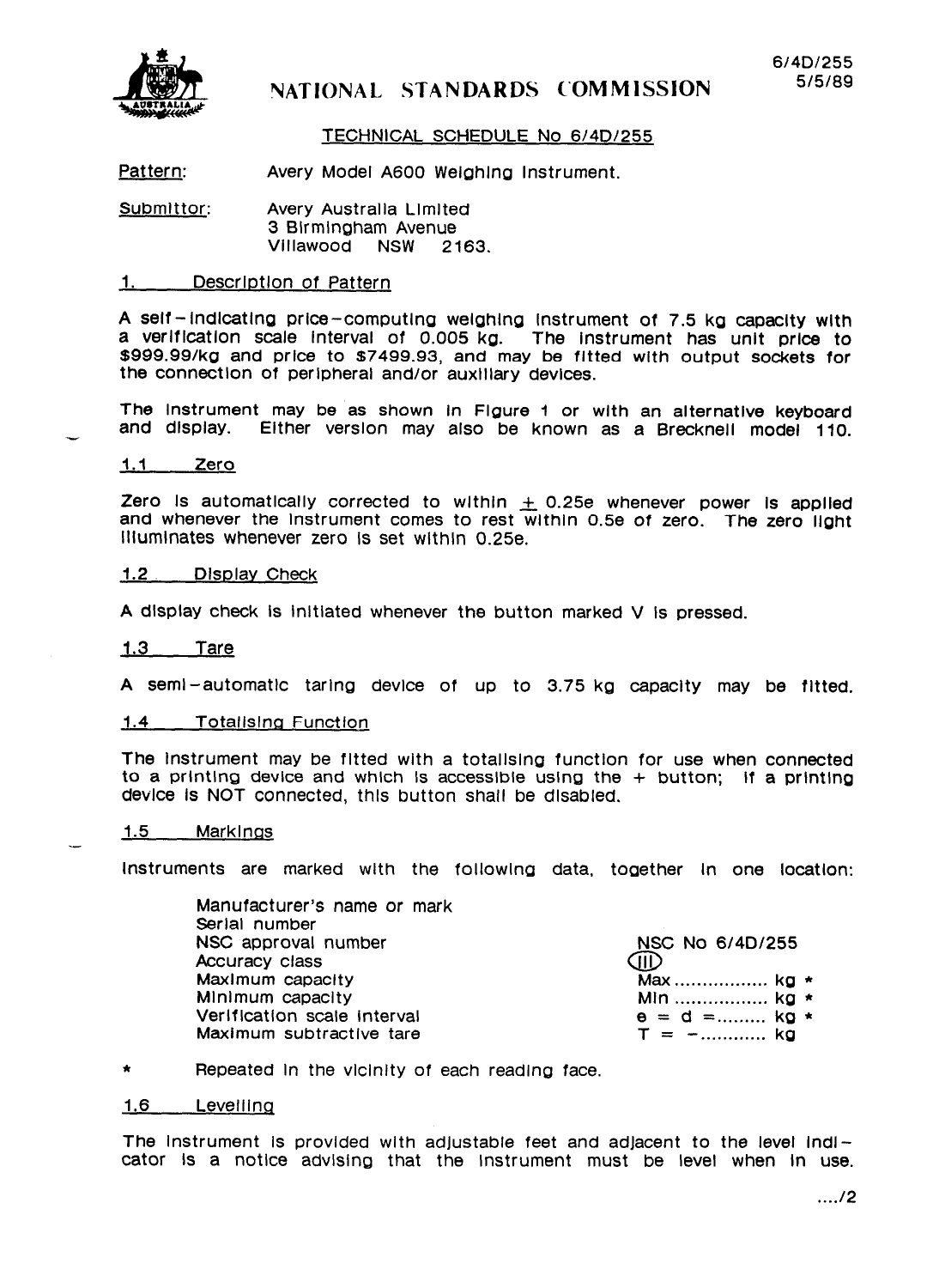Technical Schedule No 6/4D/255

Page 2

1.7 Verlflcatlon Provlslon

Provision is made for a verification mark to be applied.

### TEST PROCEDURE

Instruments should be tested In accordance with any relevant tests speclfled In the Inspector's Handbook. The results shall not exceed the maxlmum permlsslble errors speclfled In Document 118, 2nd Edltlon, October 1986.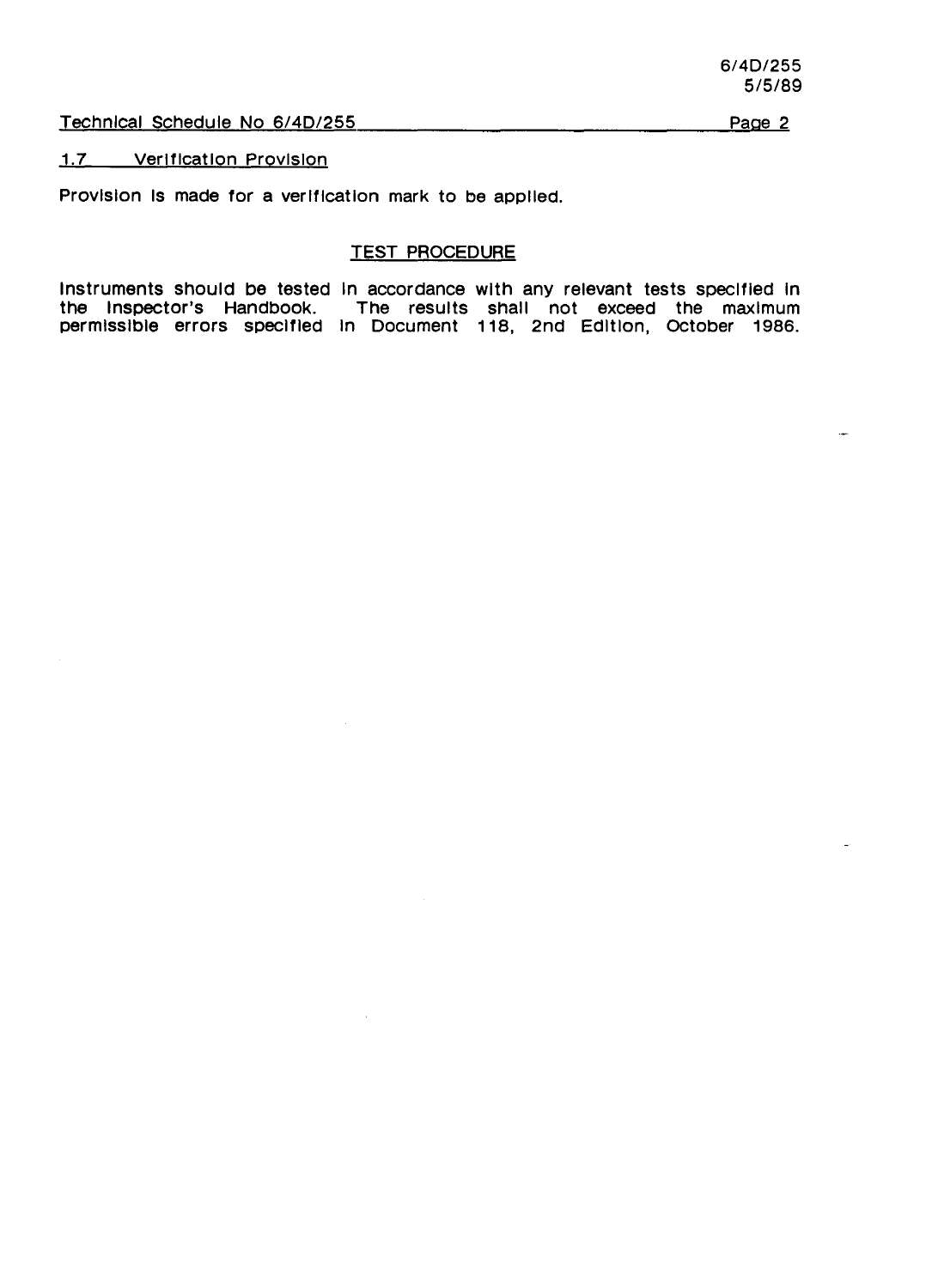

# National Standards Commission

## TECHNICAL SCHEDULE No 6/4D/255

VARIATION No 1

Pattern: GEC Avery Model A600 Weighing Instrument

Submittor: GEC Avery Australia Limited 12 Rachael Close Silverwater NSW 2141.

### 1. Description of Variant 1

A GEC Avery model G202 weighing instrument (Figure 2) of 15 kg maximum capacity with a verification scale interval of 0.005 kg.

Instruments are not fitted with a price-computing facility.

Instruments may be fitted with a semi-automatic and/or a non-automatic subtractive taring device, each of up to maximum capacity of the instrument.

A display check is initiated whenever power is applied or by means of the TEST button.

Instruments may be fitted with a number of management functions which are not approved for trade use, including counting.

In addition to the requirements of clause 1.5 Markinas of Technical Schedule No 6/4D/255 dated 515189, instruments are marked NOT FOR -TRADING DIRECT WITH THE PUBLIC, or similar wording.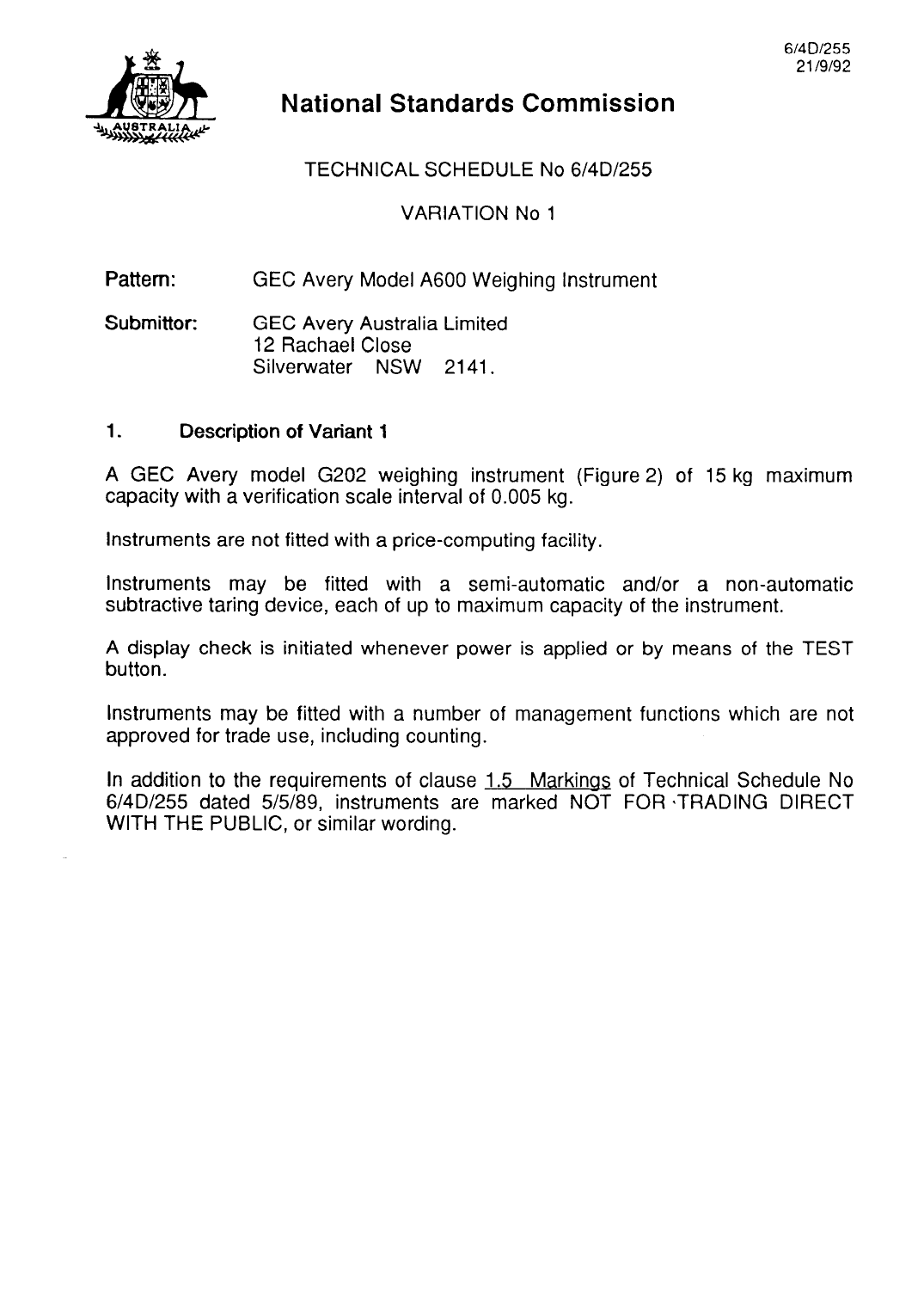

Ł

FIGURE 6/40/255 - 1

Цý